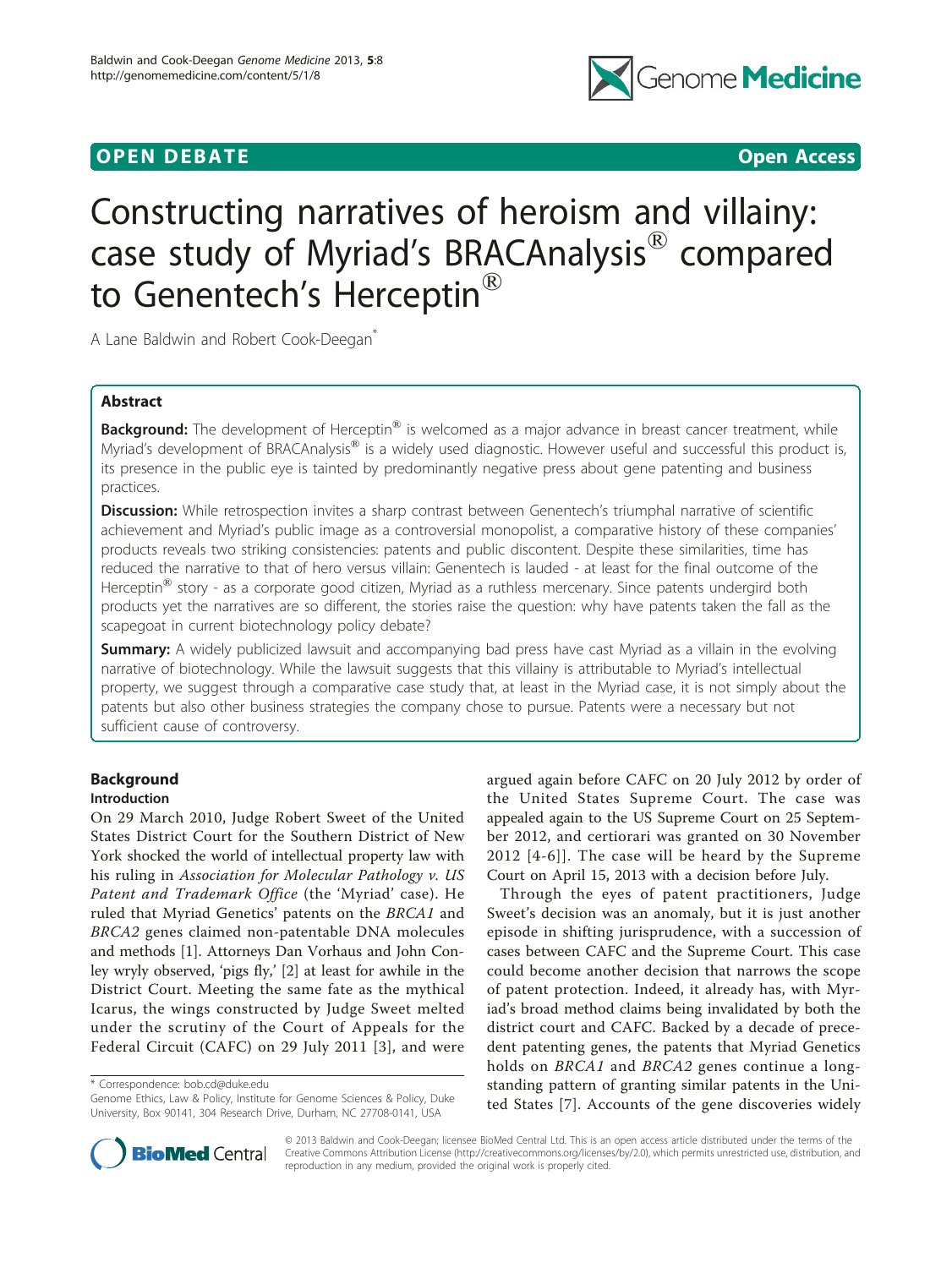acknowledge that aside from contribution to science and society, patents and publication were the brass rings to be grabbed by contenders in the great race of 1990 to 1995 to identify, clone, and sequence BRCA1 and BRCA2 [[8-11](#page-12-0)]]. While there have been gene patent controversies over the years, none has approached the intensity of public conflict over BRCA patents [[5\]](#page-12-0). Even before the current litigation began, policy reports around the world cited BRCA far more often than any other gene patents [\[12\]](#page-12-0), and public news media coverage is far more extensive for BRCA than other gene patents cases (most of it strongly negative coverage) [[13](#page-12-0)].

Why have these particular patents aroused such intense controversy? As patent scholar Rebecca Eisenberg noted, 'Significant opposition to gene patenting within the medical and scientific communities did not arise until the patentability of DNA had long been established' [[7](#page-12-0),[14\]](#page-12-0). It may be helpful to assess whether the controversy should properly be attributed to patents themselves, or to unpopular business practices that Myriad could put in place because of patent exclusivity that made it the only US commercial BRCA testing service. Should the focus be on whether Myriad should have gotten patents at all, or also on what Myriad did with them?

To assess the extent that the patents played a role in the malcontent amassed against Myriad, we selected a comparable story of product evolution as a point of comparison: Genentech's Herceptin®. While not directly comparable because Herceptin® is a therapeutic and  $BRACAnalysis^{\circledR}$  is a diagnostic, the development of Herceptin® nonetheless resembles that of BRACAnalysis® in several respects. Both are novel breakthroughs in managing breast cancer. Both were brought to market by biotechnology companies. Both products were mainly developed in the 1990s. Most importantly, for the purposes of this analysis, both inventions were patented. Among the differing elements of these two stories is profoundly different public reception. Instead of a pubic outcry in the form of a very public lawsuit, Genentech was celebrated with a corporate leadership award from the National Breast Cancer Coalition [[14\]](#page-12-0). Thus, to answer the question of what role patents have played in public perceptions of Myriad, we have sought to compare Myriad's corporate history with Genentech's development of Herceptin® with significant patent protection on a novel product, which encountered a very different reception from a similar constituency at more or less the same time.

## Methods

To assess the question posed in our thesis, we compared Myriad's development of BRACAnalysis® to Genentech's Herceptin<sup>®</sup>, in order to assess the role of patents relative

to other factors, such as engagement of the constituencies most directly affected (people at risk of developing breast and ovarian cancer) and compliance with health professional standards and norms. We constructed this history by surveying the relevant literature, US Securities and Exchange Commission (SEC) reports, corporate statements, media reports, patent databases, and off-therecord interviews with relevant actors. In this analysis, we attempt to isolate patent and non-patent factors, describing how Myriad and Genentech developed their respective products. This includes differences between therapeutics and diagnostics, how professional guidelines were treated, and most importantly how the companies dealt with intense controversy among breast cancer constituencies. One crucial difference is how the companies dealt with the nationally recognized and well-organized advocacy organizations when conflict with those organizations erupted. We will first provide a basic historical overview of how BRACAnalysis® and Herceptin® were developed, looking for factors that might explain the divergent narratives.

#### **Discussion**

#### Corporate histories

#### Myriad Genetics

On 17 October 1990, geneticist Mary-Claire King, then at the University of California, Berkeley, made a groundbreaking announcement to the American Society of Human Genetics: her team had discovered a genetic linkage to breast and ovarian cancer on chromosome 17 [[10](#page-12-0)]. This followed a strategy of locating a gene on the chromosomes by studying families with an inheritance pattern suggesting mutations in a single gene. She found the linkage by comparing multiple affected and unaffected members in such families. The strategy was pioneered by finding a genetic locus associated with risk of Huntington's disease on the tip of chromosome 4 in 1983 [[15\]](#page-12-0). Thereafter, several 'genes for' cystic fibrosis, Alzheimer's disease, neurofibromatosis, and other conditions were identified by cloning and sequencing DNA from the region and identifying disease-associated mutations [\[15](#page-12-0)-[17\]](#page-12-0)]. King extended the strategy to breast cancer, not then commonly considered a 'genetic' condition. She focused on families that had many members affected by breast cancer at a young age, suggesting a broken gene might be found. It turned out that ovarian and some other cancers also traveled in these families, in a pattern consistent with inheritance of a single mutated gene increasing risk of both ovarian and breast cancers. King and her colleagues thus located but did not clone and sequence the gene. "King's discovery was like tracing the correct address to the confines of New York City," the starting flare for an intense race to clone and sequence the gene by finding disease-causing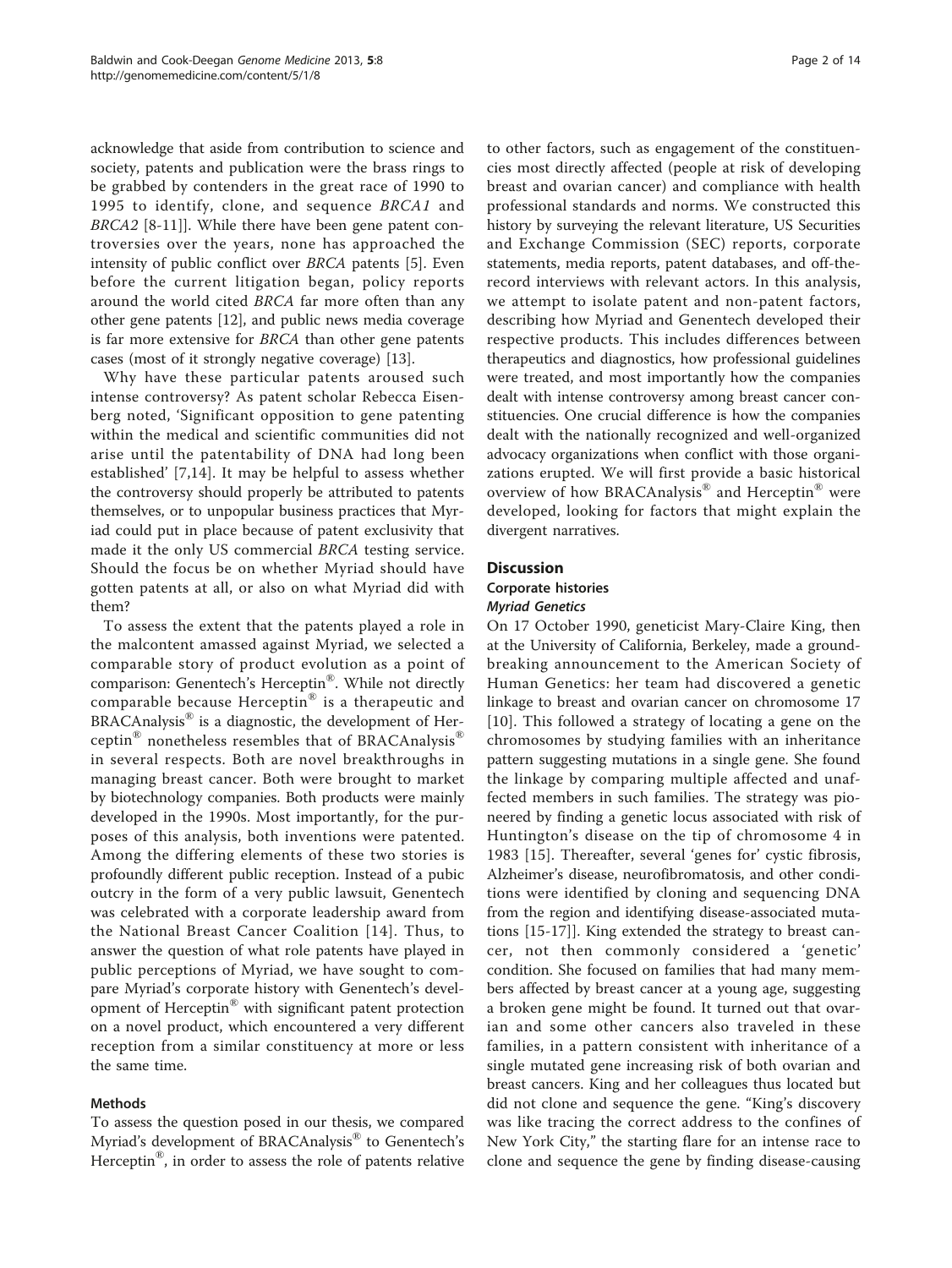mutations [\[10](#page-12-0)]. It was often characterized as a hunt for the 'breast cancer gene', but it was not quite that. Rather, it was a hunt for mutations that altered a gene whose biological function was entirely unknown, but the consequence of its mutation was predisposition to certain cancers. The race lasted four years, fluctuating between intense international competition and periods of team collaboration.

As the search dragged on, the incentives of pride, patents, and publication were leavened by diagnostic hope - being able to unmask the silent hereditary predator that had devastated and stigmatized generations of women. The contenders were among the biggest names worldwide in human genetics research and, in the end, it was the team working with Mark Skolnick of Myriad Genetics that uncovered the BRCA1 sequence by finding cancer-associated mutations. In August 1994, Skolnick announced that he had uncovered the BRCA1 gene [\[10](#page-12-0)]. Earlier that month, another contributor to hereditary cancer had been unmasked when a putative BRCA2 gene was tentatively located on chromosome 13, by Michael Stratton and his team of UK scientists [\[18\]](#page-12-0). Stratton's results identifying this sequence as the BRCA2 sequence were published in Nature in 1995 [[19\]](#page-12-0). In 1996, Myriad's team, arguing that Stratton's published sequence was incomplete, followed this publication with the complete sequence and a more extensive mutational analysis [[20\]](#page-12-0). That resulted from another race that culminated in cloning and sequencing mutations in BRCA2 in 1995 [[10](#page-12-0)]. The BRCA2 race ended in a dead heat between a group led by Michael Stratton in the UK and the Myriad/Utah team in Utah [\[21,22](#page-12-0)].

Myriad's work was partially funded by government grants to the University of Utah. Some work was done by government scientists at the National Institute for Environmental Health Sciences, and some was done by Myriad itself, using funds from its investors and under an agreement with Eli Lilly & Co. Myriad thus co-funded the work, and it was no secret that patents would be sought. And patenting was not confined to Myriad, Mary-Claire King's linkage method was patented and licensed to OncorMed by the University of California, and OncorMed itself had a US patent on BRCA1 (see below).

Myriad filed its first BRCA1 patent applications in August 1994, and this initial application ripened into several patents, starting with the grant of its first BRCA1 patent, 5,693,472 in 1997 [[10,23\]](#page-12-0) OncorMed already had a BRCA1 patent covering the consensus wild-type sequence [[24\]](#page-12-0). In 1998, OncorMed sued Myriad and then Myriad counter-sued for patent infringement. This case ultimately settled, with rights going to Myriad under a confidential agreement [\[9](#page-12-0)]. The patents originally assigned to OncorMed and Gene Logic have since been re-assigned to Myriad.

Using these patent rights, Myriad Genetics became the sole commercial testing service for mutations in BRCA1 and BRCA2 in the United States. A patient carrying a mutation in these genes can have up to an 87% risk for developing breast cancer and a 44% chance of developing ovarian cancer in a lifetime [\[25](#page-12-0)]. Studies have shown that patients with deleterious mutations can reduce their risk of cancer through prophylactic measures such as taking tamoxifen or other chemopreventive agents, or surgical removal of breasts and ovaries [[26,27](#page-12-0)].

Armed with intellectual property protection on both compositions of matter (claims on isolated DNA molecules) and diagnostic methods, Myriad developed its  $BRACAnalysis^{\circledR}$  test [[28\]](#page-13-0). It is the first-line diagnostic in high-risk families with early-onset breast and ovarian cancer, with second-line testing for major rearrangements (Myriad's  $BART^{\otimes}$  test) or sequencing 20 other genes for mutations in other genes that are much less common but can also confer inherited cancer risk (tests available from Ambry Genetics and academic laboratories). BRACAnalysis® is Myriad's flagship product, accounting for over \$400 million in revenue and 80% of Myriad's revenues in 2011, with  $BART^{\circledR}$  and other tests for inherited risk of pancreatic cancer, colorectal cancer, melanoma and other tests accounting for most of the rest of Myriad's revenues [\[29](#page-13-0)].

Clinicians and patients alike readily acknowledge that Myriad performs very well in doing tests, reporting results, marketing, and obtaining reimbursement from third-party payers. Myriad is quite proficient and competitive with other genetic diagnostic companies [[24\]](#page-12-0). However, in the years since Skolnick's impressive discovery, the corporate image of Myriad Genetics has consistently been unpopular. Caulfield, Bubela, and Murdoch reviewed English-language newspaper articles on Myriad Genetics and the BRCA gene patents in many countries [\[13](#page-12-0)]. Not only did Myriad's gene patents garner more international news attention than other gene patenting controversies, but also 77.6% of these articles had a negative tone.

This presents an anomaly: a company that is widely regarded as being an efficient laboratory, was a startup that helped discover the genetic cause of two dread cancers and provides a service that allows people at risk to mitigate the risk is nonetheless reviled. This should be a hero story but is instead a dark narrative. Why? The contrast with Genentech and Herceptin®, a product that developed at more or less the same time and for an extensively overlapping customer base, is striking. Genentech

The beginning of the Herceptin<sup>®</sup> story begins not at Genentech, but at the Massachusetts Institute of Technology's Whitehead Institute, where Robert Weinberg discovered the gene that led to one of the most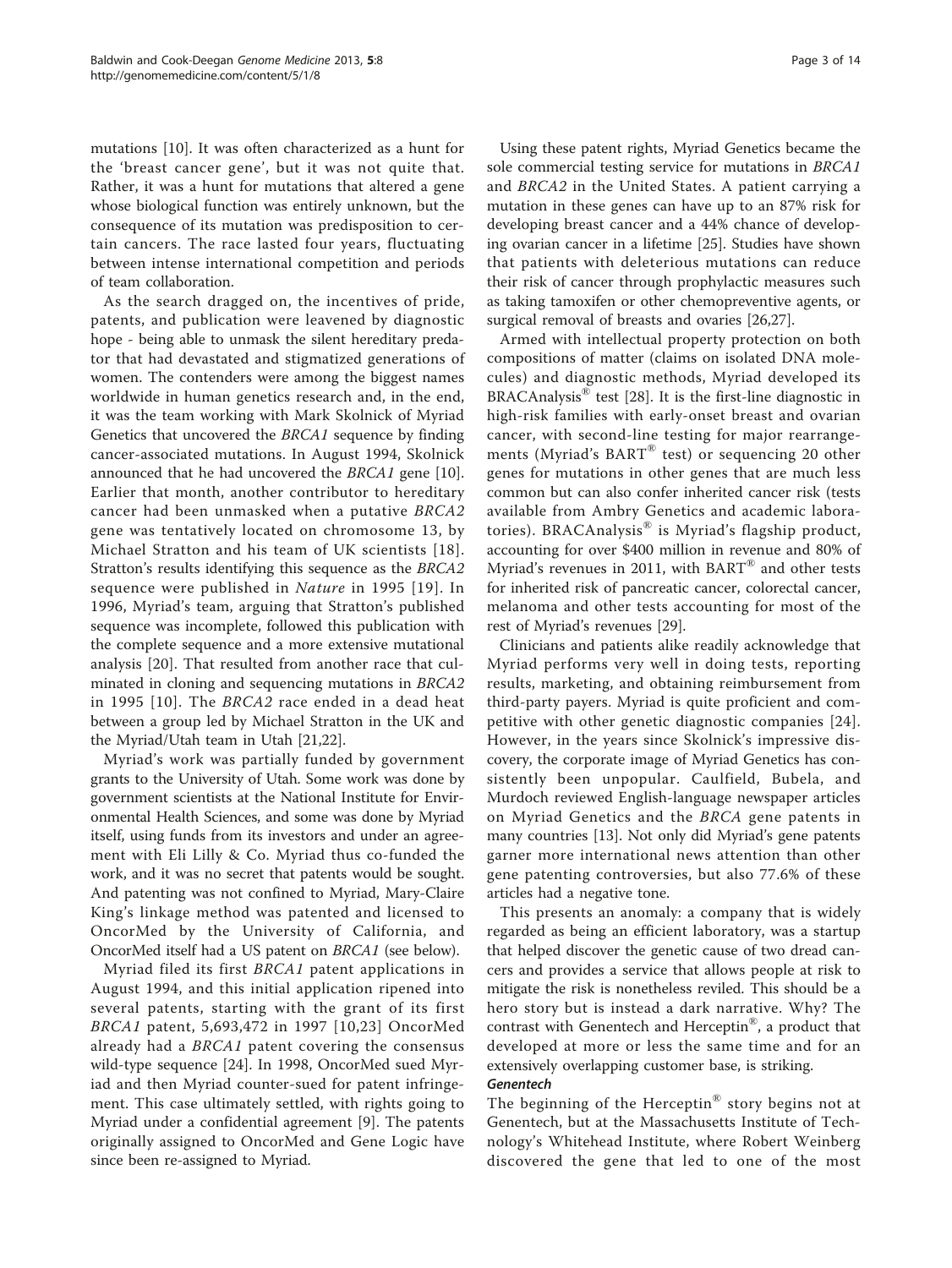significant discoveries in breast cancer therapeutics [\[30](#page-13-0)]. However, neu (christened for its original discovery in rat brain tumors) was found when looking for cancer-associated genes, when studying basic molecular and cellular events associated with cancer; its clinical significance beyond advancing basic cancer biology was not immediately apparent. It was not until 1989 that Axel Ullrich, Dennis Slamon and colleagues published the relevance of the Her-2/neu gene (re-christened in deference to Slamon, Ullrich, and Weinberg's work) [[31\]](#page-13-0). Over-expressing Her-2/neu was associated with a particularly nasty form of breast cancer. One strategy to address this was to find an antibody that would bind to the Her-2/neu protein in hopes of inhibiting its effects, thus countering its overexpression. The promise of potentially curing women with an aggressively recurring type of breast cancer without the 'kill, burn, and slash' combination of chemotherapy, radiation, and surgery was eventually realized in Herceptin®, the resulting therapeutic. The monoclonal antibody inhibiting Her-2/neu was patented and manufactured by Genentech, which has continued to produce it as Herceptin®.

Genentech's management of Herceptin® did not always garner good will among national breast cancer advocates. Indeed, Genentech got off to a rocky start, as it was reluctant to plow resources into a monoclonal antibody product, given the many disappointments from monoclonal antibody therapeutics over the previous decade [[30\]](#page-13-0). And at the time, cancer was not widely regarded as a promising target for 'blockbuster' drugs, especially when this proposed product would be for the minority of those with breast cancer who showed Her-2/ neu over-expression. Slamon was a constant clinical champion, and apparently also sometimes regarded as a thorn in the side of Genentech senior management [\[30\]](#page-13-0).

Women from Breast Cancer Action (BCA) in San Francisco demonstrated actively outside Genentech headquarters to pressure the company into providing access to the then-experimental treatment. Genentech contacted Fran Visco from the National Breast Cancer Coalition (NBCC), a national umbrella advocacy organization. She agreed to help develop the clinical studies needed to show clinical safety and efficacy, so long as NBCC and other authentic patient representatives were fully engaged and 'at the table' in helping design and carry out the trials [[30](#page-13-0)]. In no small part because of NBCC's standing as a highly credible national advocacy organization, the trials needed to generate data for Food and Drug Administration (FDA) approval proceeded apace.

The initial clinical trials were quite promising, and despite several fits and starts by Genentech and its then-partial owner Roche, Herceptin® received FDA approval in 1998. As a specific therapy, Herceptin<sup>®</sup> was only effective on the 25% of tumors that expressed high levels of Her-2/neu [\[32](#page-13-0)]. While it was not effective for most breast cancers, many patients who responded to it improved dramatically. In early clinical trials, patients with advanced disease lived 5 months longer when treated with Herceptin® and chemotherapy [[32](#page-13-0)]. A 2005 New England Journal of Medicine article reported that Herceptin® reduced relapses by half in women who started treatment early [\[33](#page-13-0)]. Herceptin's success was so widely celebrated during its early clinical trial stage that Genentech was deluged with demands for a compassionate access program to provide the drug for terminal patients looking for a last chance at therapy [[30\]](#page-13-0).

In 2009, Roche's partial ownership of Genentech became full acquisition, combining Genentech's operations into Roche's [\[34](#page-13-0)]. In the last full year before this acquisition, a January 2009 SEC filing reported that Genentech generated \$9.5 billion profit from US product sales out of operating revenue of \$13.4 billion. Herceptin® sales accounted for \$336 million of those revenues in 2008 [[34](#page-13-0),[35](#page-13-0)]. In 2011, global Herceptin<sup>®</sup> sales reached \$5.728 billion [[35](#page-13-0)].

 $BRCA$  testing and Herceptin<sup>®</sup> had parallel trajectories: both contributed novel insights into breast cancer and had clinical implications that demonstrably improved survival; both were brought to market by start-up biotechnology firms; both staked patent rights as part of the business model; and both products became significant profit centers. These common factors belie dramatic differences in the public reception accorded these two products. The contributing differences lie in each company's corporate practice and in the nature of the products they were developing. In the case of Myriad's reputation, ill will is arguably due less to the patents Myriad acquired than the way it deployed them.

#### Assertion of patent protection

The strength and extent of intellectual property protection is largely determined by the enforcement of granted rights. Herceptin® and BRACAnalysis® demonstrate the broad spectrum of patent use, illustrating how the protection of intellectual property plays out in public debate. Once it secured patents, Myriad was quick to pursue aggressive enforcement actions against public and academic institutions both in the United States and internationally. Two particularly salient examples were conflicts with the University of Pennsylvania and the Canadian Province of Ontario.

In her 2009 declaration before the United States District Court for the Southern District of New York, University of Pennsylvania researcher Dr. Arupa Ganguly recalled how in May of 1998, she and her colleague Dr. Haig Kazazian received a notification letter from the Myriad Genetics Director of Corporate Communications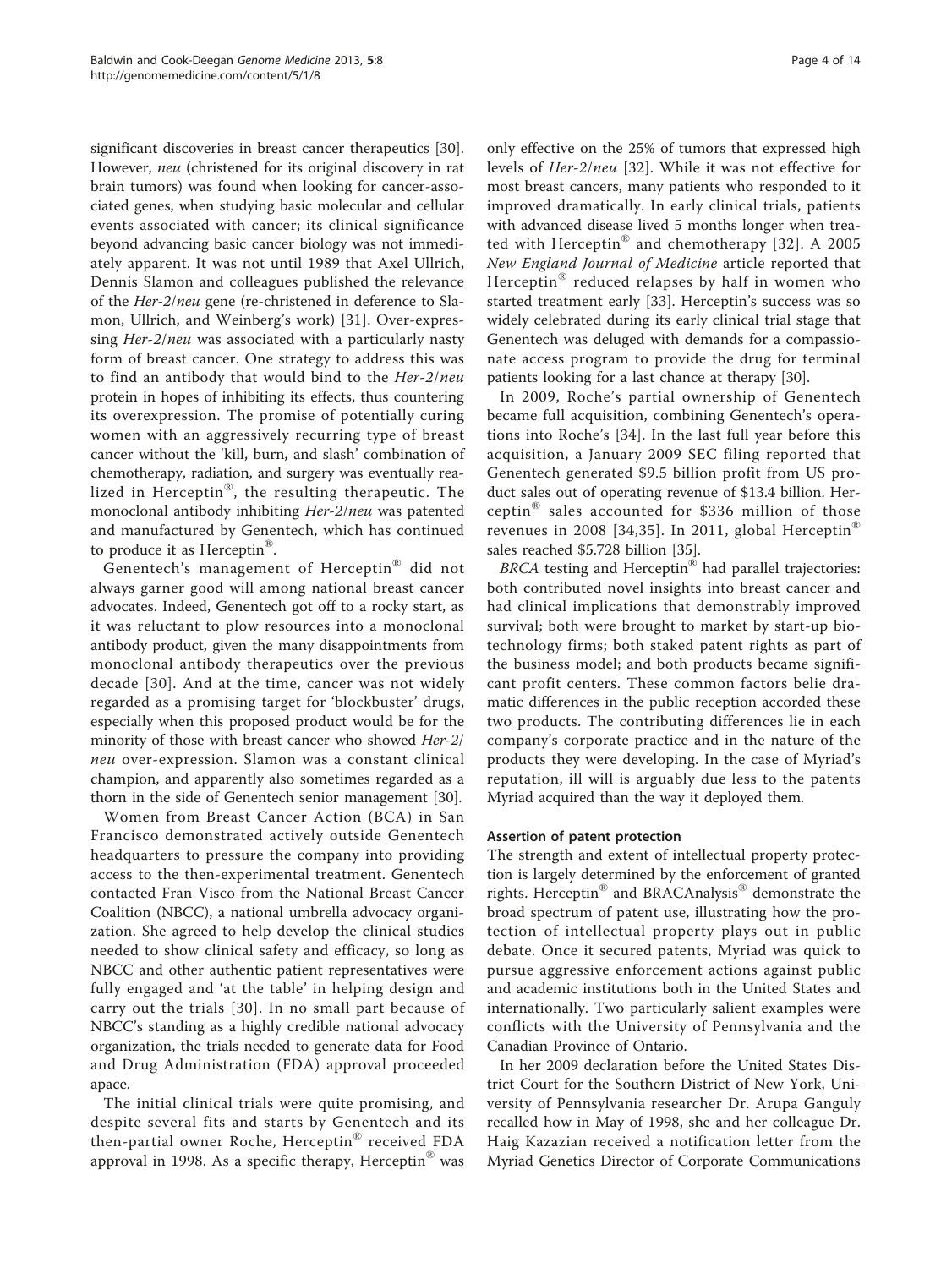acknowledging Myriad's five existing BRCA1 patents, some of which were infringed by Ganguly and Kazazian's ongoing BRCA1 research (which included BRCA testing) [[36](#page-13-0)]. Per Ganguly's recollection, this letter offered a collaboration license that was 'of very limited scope, as it would not allow us to complete diagnostic testing services for BRCA1, or comprehensive research on the BRCA1 gene which we had been doing at the lab' [\[36\]](#page-13-0). After this original notification letter, a flurry of escalating communication continued among Myriad Genetics, Ganguly, Kazazian, and the legal counsel for both parties. Despite researcher attempts to comply with Myriad's original request, increasingly aggressive letters arrived at Penn, demanding written assurance that BRCA testing had stopped. As Ganguly recounted, 'I was compelled to cease all BRCA1 and BRCA2 testing, whether for clinical or research purposes' [\[36](#page-13-0)].

In this declaration, Ganguly also recalled another instance of aggressive enforcement letters when working on a research project sponsored by the National Cancer Institute. As an investigator on this project, she provided BRCA1 and BRCA2 screening to participants. In September 1998, the National Cancer Institute (NCI) received a letter from Myriad Genetics concerning patent infringement by clinical research that involved BRCA1 and BRCA2 testing. Penn was to serve as a testing core for several NCI-funded trials that included BRCA testing and reporting. Ganguly stopped performing BRCA testing for the project after the Myriad letter. NCI signed a 1999 Memorandum of Understanding that gave Myriad rights to do BRCA testing for NCI-sponsored research unless it did not entail returning results to those tested, or it was done only by laboratories at the same institution as was providing patients' clinical care [\[37](#page-13-0)]. In return, Myriad deeply discounted the price to NCI and its grantees.

The Pennsylvania researchers assumed sanctuary from patent infringement under a research exemption [[9\]](#page-12-0). The US research exemption, however, does not include 'research using' an invention, as opposed to a very narrow judge-made case law exemption for 'philosophical' inquiry or 'research on' how the invention works [[38,39](#page-13-0)]. Myriad clearly disagreed that Penn's work warranted an informal research exemption, and Penn's use almost certainly did not qualify for the formal legal exemption. Myriad sent threatening letters to the offending parties. Though the company confirmed it had no intention of enforcing the patents against researchers, the scope of their voluntary forbearance from enforcement was apparently restricted to basic research, not clinical research that entailed testing and reporting results as part of a clinical study, even a federally funded one.

Myriad did not make a public policy statement, but instead conducted the process through legal negotiation and private correspondence. This is common in business-to-business patent conflicts, but it was startling to clinical researchers who viewed their work using BRCA testing as a natural outgrowth of their clinical research. In short, this style of operating through lawyers with Penn and other academic institutions that received Myriad's letters was regarded as legalistic bullying. Instead of countering its poor public image, Myriad let the fear persist [[9\]](#page-12-0). Gold and Carbone's case study of Myriad noted, 'to the large majority of researchers who had not been following closely Myriad's public statements, it seemed that Myriad was willing to block scientific research to turn a profit' [\[9](#page-12-0)]. It was a short step from this legal maneuvering to a narrative of dark villainy.

When Myriad worked to expand its business abroad, it encountered the Canadian Province of Ontario. In an attempt to take the BRACAnalysis® test abroad, Myriad licensed Canadian test rights to MDS, a Canadian firm. The intention was for Myriad to focus on its practice in the United States while MDS acted as an ambassador to the Canadian provincial governments.

MDS and Myriad encountered strong resistance in the Ontario Ministry of Health. In the Canadian public healthcare system, Myriad's commercialization model and the sheer expense of the test were deemed incompatible with Ontario's genetic services model. Provincial health programs already administered genetic tests and had the information needed to do BRCA testing, based on the published sequences and other medical literature. (Such publications included Myriad and Utah papers, but also data from many other groups.) While the governmental policy arm worked to devise a system that could prevent the incorporation problems experienced in Myriad's other international ventures (including the UK and Australia), Myriad grew increasingly suspicious and sent out cease-and-desist letters in May 2001.

The lack of communication between Myriad and Ontario was a misstep on both sides. The rising storm appeared to have quelled in fall 2001, when Ontario's Minister of Health and the President of Myriad Genetics agreed to meet. Myriad's next step seriously escalated the conflict. Myriad presented a package of letters from current and former US government representatives and the Biotechnology Industry Organization, threatening actions as aggressive as 'trade sanctions' and cancellation of the Biotechnology Industry Organization's annual convention in Toronto [[9\]](#page-12-0) (the authors of this paper cite these letters, which they have on file). This contretemps resulted in a storm of negative media accounts, marring Myriad's already unattractive public face. It also put any Canadian politician in an impossible bind - push back against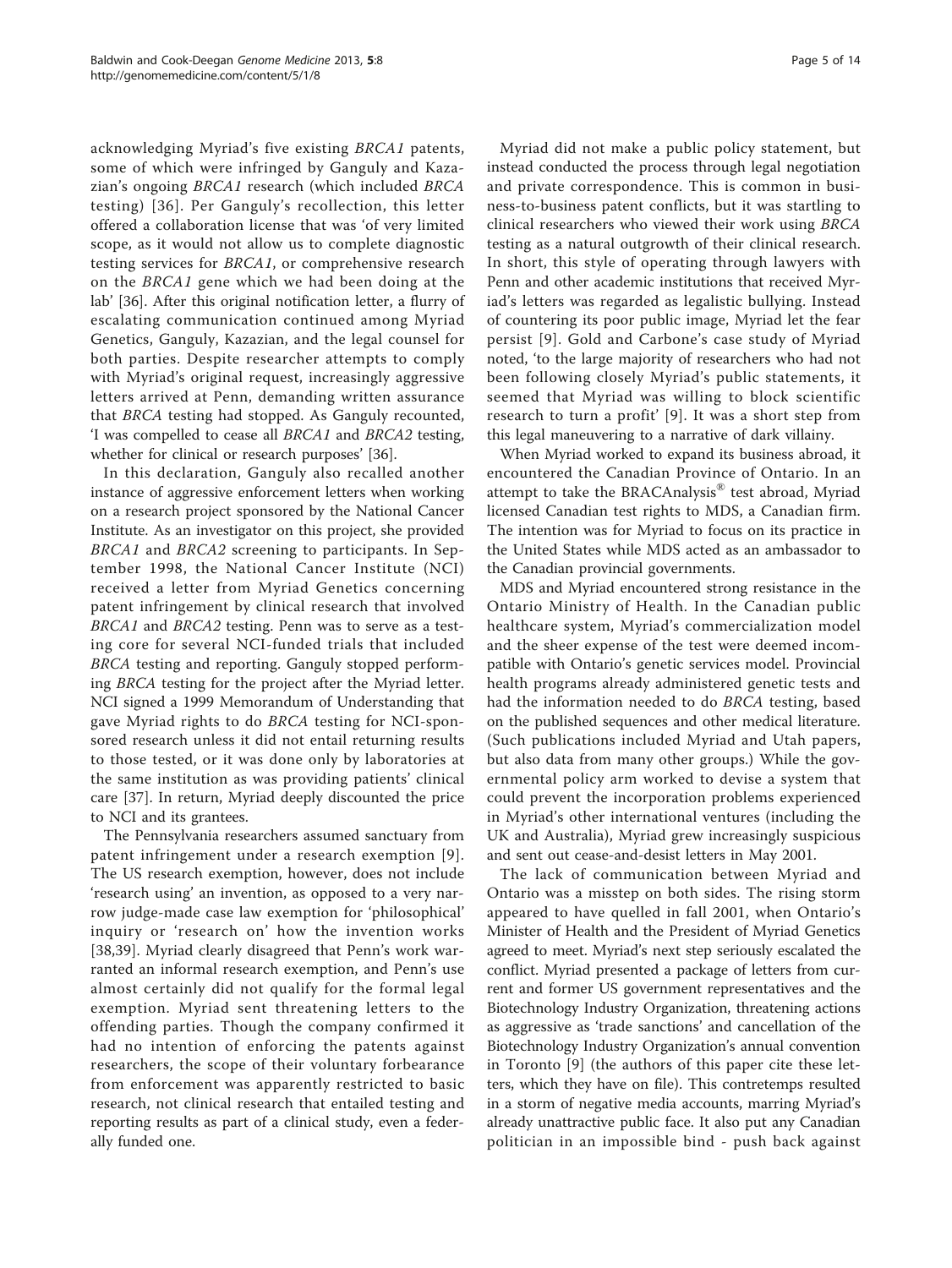Myriad or bow before an American corporation whose demands perturbed practices in the highly popular Canadian provincial health systems.

The media outcry overly simplified the conflict and reduced it to patenting, thus conflating Myriad's poor political strategic decisions and its particular servicemonopoly business model with the granting of BRCA gene patents. Though Myriad's patent protection did give it the exclusive rights it used this dispute, the threatening behaviors exhibited by Myriad were not inherent to the patents. Indeed, it is hard not to regard Myriad's Canadian gambit as counterproductive, given that Myriad failed to secure the Canadian market (Quebec and some other provinces do refer some tests to Myriad, but most testing is not through Myriad) and also never followed up on the threats. It lost business and destroyed its public image. The patent strong-arming failed. Myriad's decision not to sue or otherwise enforce its Canadian patents further may have been in part because even if it won the patent battle, it would still have had to get coverage and reimbursement decisions from the very provincial health plans it would have to sue for patent infringement. By fighting the Ontario Health Ministry, it was engaging its largest potential Canadian customer. Even an uncertain victory over patents would still face a potential battle over coverage and payment.

An aggressive patent enforcement strategy is not novel as a business use of patents. Patents, after all, are exclusive rights fully intended to forestall competition, and enforcement letters are common among competitors. The distinctive element here was not the act but practices standard in business being applied to researchers and laboratories at nonprofit, government, and academic institutions, and then against a provincial health service. In one sense, this was a standard way to 'clear the market' of competitors, but the nonstandard feature was that the competitors were not competitor firms, and some of the uses were tightly linked to clinical research. This behavior lies at the heart of ill will towards Myriad, especially in the scientific community. As Jim Watson stated in 2010 at the Genomes Environments and Traits Conference, 'I hate Myriad the way some people hate Goldman Sachs' [\[40\]](#page-13-0). However standard it might have been to enforce patents aggressively, the resentment generated by this initial patent enforcement planted the seed for a public interest lawsuit a decade later.

#### Standards of corporate practice

After Myriad published its discovery of the BRCA1 gene, the logical next step was to develop a diagnostic test. Naturally, just as there was a race to find the gene, there was competition to develop the test for that gene. The primary company contenders were OncorMed and Myriad Genetics, due to dually issued patents on

properties of the BRCA1 gene. The licenses ultimately ended up in the possession of Myriad, but for a brief period both firms had intellectual property and offered commercial BRCA testing, giving us the opportunity to retrospectively analyze the divergent corporate practice models, clarifying the elements of Myriad's business model that differed from OncorMed's and that tarnished Myriad's public image.

In March 1996, the Federal Task Force on Genetic Testing published a report making recommendations on the regulation of genetic testing [[41\]](#page-13-0). Among the most controversial elements of this report was the position that regulation of testing centers did not suffice to assess the clinical validity of utility of genetic tests [\[41](#page-13-0)]. The report recommended expanding the regulatory criteria under the Clinical Laboratory Improvement Amendments of 1988 (CLIA), the statute that governs laboratories. Approval by a regulatory agency was recommended to ensure quality of informed consent, genetic counseling, and test utility, not just whether the test measured what it claimed, but how and whether it affected clinical decisions and improved outcomes. The two companies, Myriad and OncorMed, took opposite approaches to respecting these recommendations in their BRCA test-marketing strategies.

OncorMed was the first to market the BRCA test commercially in 1996 [[41\]](#page-13-0). Its commercialization strategy complied with the Task Force's recommendations, including testing only in research protocols approved by institutional review boards. To ensure minimal consumer risk, testing was accompanied by consumer education and informed consent. Pre- and post-test genetic counseling was required, and marketing was directed to physicians participating in research. OncorMed also had very strict family risk criteria that women in pursuit of testing would need to meet in order to avoid undue psychological, emotional, or financial risk, and avoid overutilization of an expensive test that low-risk women did not necessarily need [[41\]](#page-13-0). OncorMed was publicly committed to introducing BRCA testing through a pathway that complied with health professional standards and only in the context of clinical research to demonstrate safety and clinical utility.

Myriad took a different approach. Myriad marketed its test outside research protocols, eventually including direct-to-consumer advertising. Myriad had guidelines rather than strict requirements about who was eligible for BRCA testing, unlike OncorMed's strict protocols. Finally, Myriad, 'did not refuse to test based on inappropriate patient selection, did not require a copy of signed consent, and did not require verification of the availability of qualified counselors to assist the patient or that counseling had taken place' [[41](#page-13-0)]. Thus, unlike OncorMed, Myriad did not pledge to introduce BRCA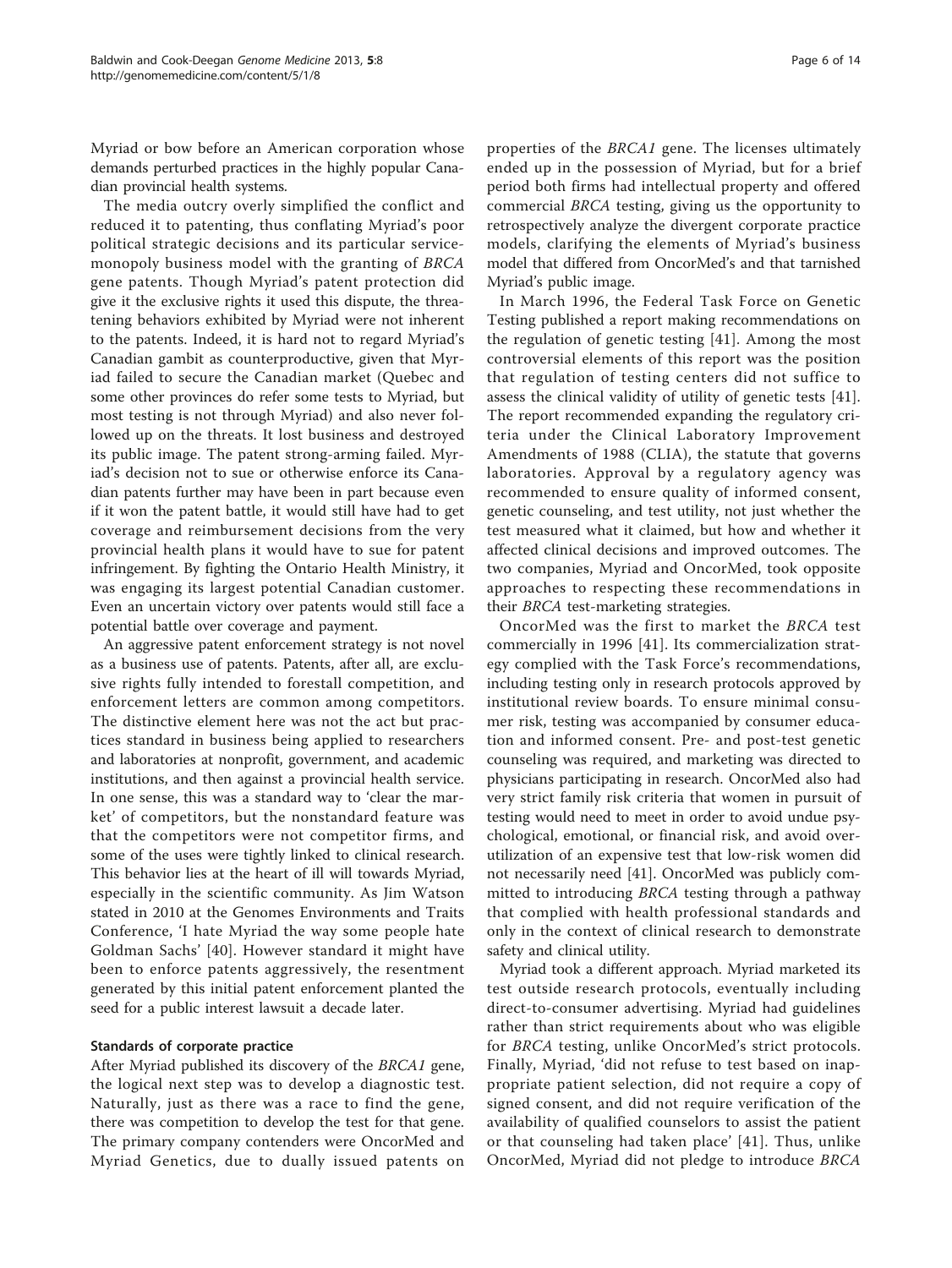testing only through a research pathway that would produce evidence of clinical utility through collaborations with public research institutions.

Clearly the two companies approached the introduction of BRCA testing from different perspectives. While OncorMed drove their marketing strategy to meet the requirements of health professional recommendations, Myriad clearly had the desire to reach a broader population. There was a clear benefit to Myriad's approach: the more women who are tested, more data could be collected to better refine and interpret the test, and more women could potentially learn about predisposition to a life-threatening disease. While there is nothing inherently reprehensible about this approach, it was widely interpreted as Myriad's emphasis on profit and lesser commitment to creating an evidence base before widely introducing BRCA testing.

Returning to the Herceptin® story, Genentech abided by standards of professional practice by following a strict FDA-approved protocol when introducing its new treatment. However, Genentech had little choice. This is because Genentech was developing a therapeutic product, not a diagnostic service. As the developer of a therapeutic, Genentech had no choice but to conduct premarket-approval studies under strict FDA-approved protocols. Myriad and OncorMed had a choice, because laboratory-developed tests were not subject to FDA premarket approval. Whether right or wrong, ignoring the public statements of advocacy organizations, recommendations of a federal task force, and BRCA testing guidelines of several health professional groups did little to ameliorate Myriad's image as a profit-maximizing renegade.

In developing a diagnostic for risk assessment rather than a treatment for cancer, Myriad was arguably already at a disadvantage in the quest for public opinion. As crucial as BRACAnalysis® has been to the advancement of breast cancer management, it simply provides information as opposed to treating a disease. Where Herceptin<sup>®</sup> has the power to rid a woman of her cancer, BRACAnalysis® has the power to affirm the probable occurrence of a woman's cancer, or identify the genetic cause of an existing cancer. This favors a more welcoming reception for Herceptin®, because a therapeutic is more directly connected to saving a life.

In the US healthcare system, the issue of access to expensive drugs was widely understood to be a problem, but a common one for therapeutics and medical devices. However, BRACAnalysis® was similar to a routine blood test diagnosing the presence or absence of a condition. In fact, Mark Skolnick commented that, "there's no difference in my mind or in the government's mind between a lipid assay, a protein assay, an immunoassay, or a DNA assay" [[41\]](#page-13-0). The profit margins were generally lower for diagnostics, and access problems and cost were unusual, although there were also debates about expensive imaging technologies. But applying the 'blockbuster' financial model - charging high prices for a patented product - was novel for a diagnostic. While this test is under the same functional taxonomy as a routine clinical test, patients found themselves confronting barriers such as cost and access more often associated with a pharmaceutical drug or expensive device.

The economics of product development are also quite different between diagnostics and therapeutics. Genentech had to conduct complex and very expensive clinical trials to prove clinical safety and efficacy before marketing Herceptin<sup>®</sup>, but the expense of developing a  $BRCA$ test was considerably lower. Myriad also invested in a testing laboratory, certification of its procedures, and incurred expenses in developing BRACAnalysis®. Much of this investment was, however, attributable to its particular sole-source service model, not necessarily to developing BRCA testing. It could, for example, have outlicensed the test. There were already nine laboratories offering BRCA testing that withdrew from the market when Myriad enforced its patents [[42](#page-13-0)]. Some of these were university or nonprofit testing laboratories (such as Penn or Mayo). That is, while no university could develop, test and manufacture Herceptin® except through an industry partner, many laboratories could and actually did introduce BRCA testing before Myriad cleared them from the market to establish dominance for BRACAnalysis®. They cleared the same barriers to entry that Myriad faced. Thus, although BRACAnalysis<sup>®</sup> and Herceptin® might have been comparable in some ways, they occupy two very different niches in healthcare services, contributing to different public acceptance.

## Comparative relationships with patient and practitioner advocacy groups

Another contrast between Genentech (and OncorMed) and Myriad Genetics was outreach to and collaboration with advocacy groups representing their potential customers. While collaboration and communication between providers and patient populations is essential to clinical research and medical care, successful corporate behavior is not always determined by the strength of a relationship with representative groups of target consumers. When a business monopoly is created, the necessity for positive corporate relationships with consumers is diminished, as there is no competition. A comparative analysis of advocacy group interaction between Genentech and the National Breast Cancer Coalition during Herceptin<sup>®</sup> development, and between Myriad Genetics and many patient and practitioner advocacy organizations in the introduction and marketing of BRACAnalysis® reveals a crucial discrepancy in how the companies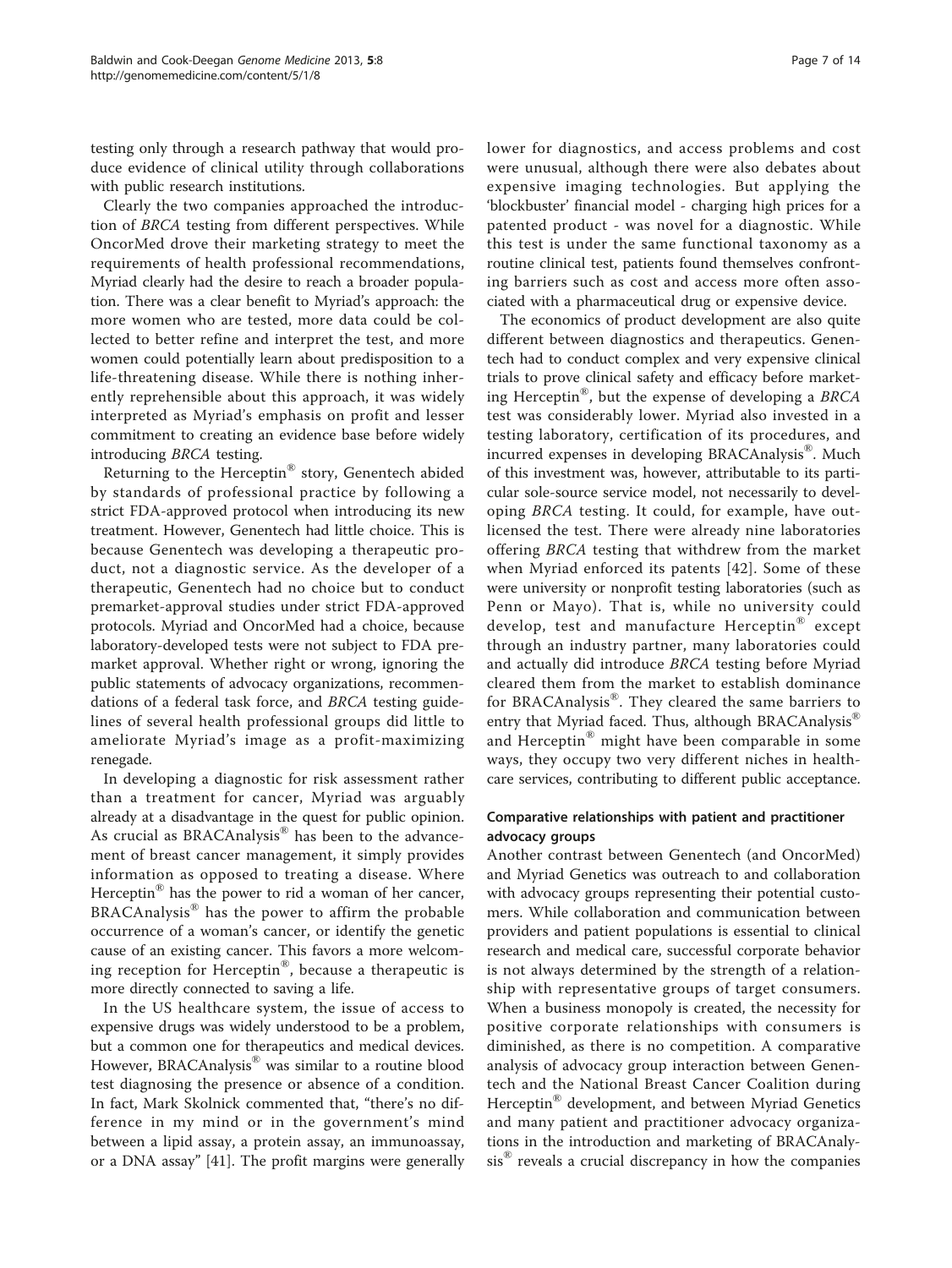managed constituency relationships, especially after initial opposition was encountered.

## Myriad Genetics

Given Myriad's focus on hereditary breast cancer diagnostics, a natural ally would be the prominent advocacy group FORCE (Facing our Risk of Cancer Empowered). FORCE was specifically organized to address the needs of people facing inherited risk of cancers of various types, and breast/ovarian cancer accounts for most of its membership. Though FORCE is listed as a reference organization on Myriad's BRACAnalysis® information site, the relationship between Myriad and FORCE has become strained over time [[25](#page-12-0)].

Two representative instances of Myriad's handling of advocacy organizations are: (1) in public commentaries condemning Myriad's use of its patents; and (2) concern about Myriad's marketing of tests direct to consumers and to primary physicians without the professional standard of genetic counseling. In a statement to the United States Patent and Trademark Office, FORCE Director Sue Friedman wrote that, 'We believe that the exclusive gene patents of the BRCA1 and BRCA2 genes held by Myriad Laboratories have had a detrimental impact on the community we serve' [\[43](#page-13-0)]. This statement continued to elaborate on three primary issues with the patents: the stifling of research, a negative impact on test interpretation, and high cost. FORCE is correct in asserting that these corporate issues are related to Myriad's gene patents, but an important point to make is that patents do not inherently produce these kinds of behaviors. If BRCA testing had evolved from discoveries and patents held by Mary-Claire King, Michael Stratton or some of the other competitors in the race to find BRCA genes, it is possible that licensing and business plans would have generated far less intense opposition, possibly even if licensed exclusively to a firm that allied itself with breast cancer organizations and followed the course that OncorMed initially pursued [[41](#page-13-0)]. Collaborating with advocacy groups like FORCE or NBCC or BCA when making decisions about testing policy might have changed the underlying story by changing the perceptions and behavior of key constituency organizations.

Another example of controversial behavior is Myriad's decision to stop contributing to the Breast Cancer Information Core (BIC) database in late 2004. The BIC database is a public database of breast cancer susceptibility variants encountered in clinical practice and research. This information is made available to qualified investigators to improve clinical understanding and enable more effective clinical interpretation of BRCA variants [[44](#page-13-0)]. Myriad contributed to BIC into 2004, but then stopped doing so, initially because of technical issues, but by 2006, it was a deliberate strategy to build a database that would leverage the company's large testing

experience into a proprietary database that would not expire with Myriad's patents. By withholding these variants from the public database, Myriad gained a competitive trade secret advantage over other companies. The trade secret database will persist when their patents run out, and will remain an advantage until public data sources supply the same information [[45\]](#page-13-0). FORCE notes in a 2010 Genomics Law Report article: "Among other things, such a strategy would run contrary, at least in sprit, to a policy against extending patent monopolies beyond their terms" [[28\]](#page-13-0).

The proprietary database is trade secrecy leveraged on patent monopoly, and it is perfectly legal. By becoming the world's largest testing service, Myriad also discovers new variants and incorporates those into its database. The data are generated at Myriad's expense (albeit from payments for clinical services on samples sent for genetic testing). For other genetic conditions, clinical interpretation is largely based on public data; for BRCA testing, Myriad has a distinct advantage, even over the best academic centers, because of its unique data set. Again, this is neither illegal nor illogical; but it is a novel practice in clinical genetics, and so new for this constituency. Leveraging a proprietary database from a patent-based monopoly seems likely to generate controversy as awareness of this practice grows.

On a similar note, FORCE has criticized Myriad's failure to develop a promising therapeutic. In her 2012 statement to the US Patent and Trademark Office (USPTO), Friedman addressed problems in dealing with Myriad when developing drugs to treat breast cancer. Poly-ADP ribose polymerase (PARP) inhibitors are a promising class of drugs for cancer treatment. Cancers with mutations in BRCA1/2 may be particularly promising to study. In order to develop this class of drugs, the companion laboratory that develops the drug needs to also gain FDA approval for a diagnostic [\[43\]](#page-13-0). Though the most recent policy statement from FORCE [[46\]](#page-13-0) does not bring up this point about therapeutic development and Myriad has announced it is indeed working on companion diagnostics for at least one PARP inhibitor's manufacturer, from its prior testimony it is clear that Myriad's CLIA-certified BRCA test was crucial for development of the therapeutic, and yet licensing for drug development was problematic for at least some manufacturers, and a concern to FORCE [[47\]](#page-13-0). [[48\]](#page-13-0)Again, this is a perfectly legal and understandable business behavior, and a completely foreseeable consequence of exclusive rights, but it does generate controversy and could impede advance of a therapeutic approach [\[47](#page-13-0)].

Test cost and efficacy are also a source of concern to advocacy groups. In its statement to the USPTO, FORCE cited limited financial assistance and an increase in test cost over time, despite dramatic drops in the cost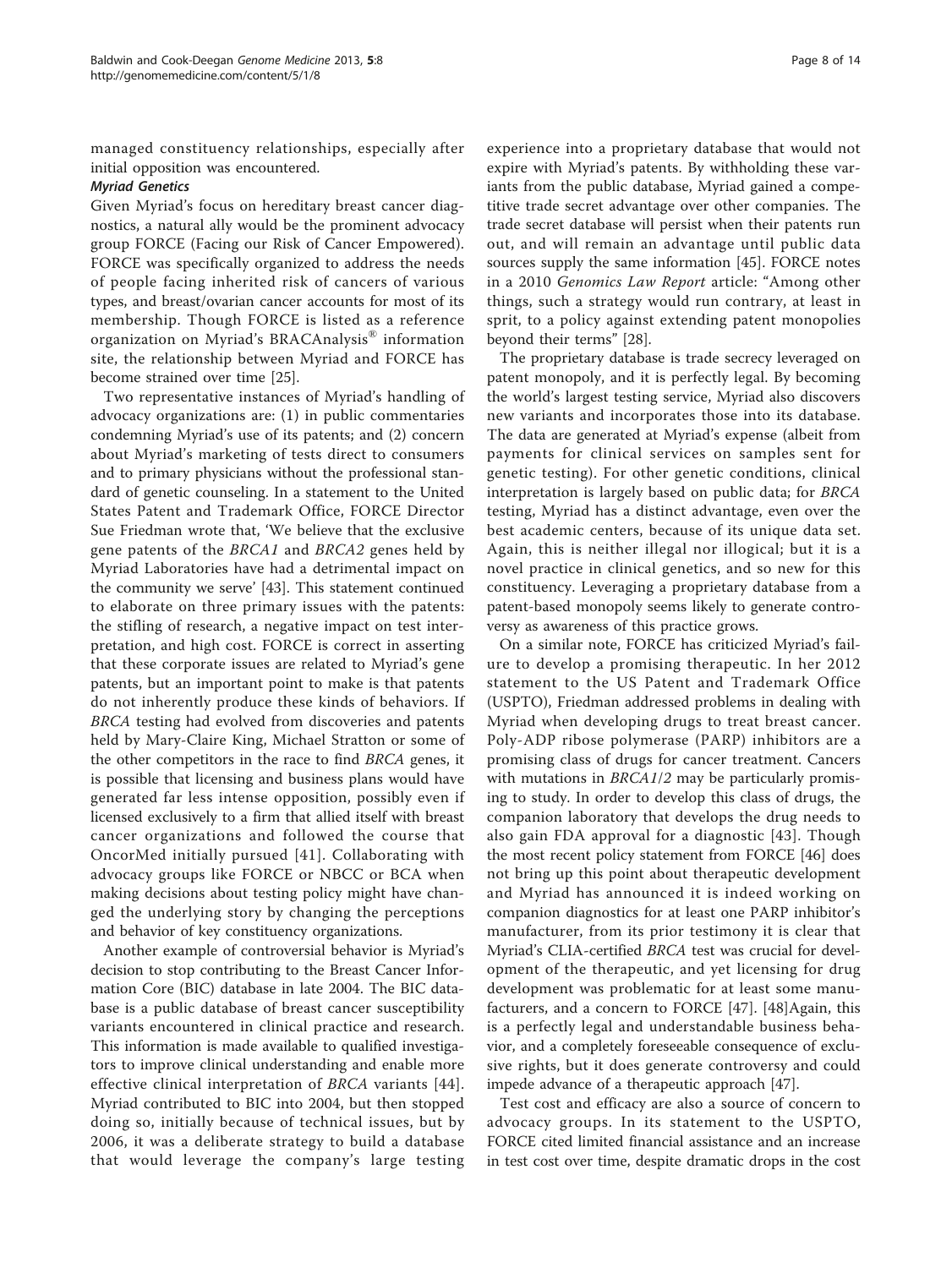of DNA sequencing. The Myriad test 'list' price out-ofpocket is in the range of \$3,300, somewhat higher than its price a decade ago, with an additional \$700 for expanded BART® testing if needed (pricing quoted by a Myriad customer service representative to one of the authors [ALB] on 7 August 2012), which some define as the 'standard of care' [[49\]](#page-13-0). In her amicus brief to the United States District Court for the Southern District of New York, Dr Elizabeth Swisher, an oncologist, noted, "approximately one-third to one-half of my patients for whom I request genetic testing do not meet Myriad's criteria; yet, I think most should receive this additional [BART<sup>®</sup>] genetic testing" [[49](#page-13-0)]. She also pointed to an article in *Cancer Research* recommending BART<sup>®</sup> rearrangement testing as standard of care for high-risk women, including those outside of Myriad's screening criteria [[50\]](#page-13-0).

The Yale Society of Genetic Counselors, an advocacy group of physicians, nurses, and genetic counselors associated with Yale, has been particularly outraged by the additional cost associated with BART®. This group posted a public open letter imploring the company to incorporate the BART re-arrangement screening into its comprehensive BRACAnalysis® test, instead of treating it as an extra-cost test conducted only when BRACAnalysis<sup>®</sup> is negative and yet suspicion of a *BRCA* mutation persists [[51](#page-13-0)]. CNN covered the letter in an October 2011 news story [[52\]](#page-13-0). Yale genetic counselor Ellen Matloff stated, "What Myriad's doing - charging extra for this test - is really sleazy. They're collecting blood money off my patients." This inflammatory quote is representative of the extent to which some have been alienated by Myriad's business practices. Many businesses encounter strident language questioning their practices (for example, many groups have questioned Genentech's pricing of Avastin®, and NBCC applauded FDA's July 2010 withdrawal of approval for its use in breast cancer, an indication Genentech fought hard to keep) [\[53\]](#page-13-0). The intensity and regularity of public conflict with Myriad, however, appear to be part of its DNA.

This poor communication with relevant advocacy groups over BRACAnalysis® started in the wake of the gene's discovery, before the test had even been fully developed. In 1996, the American Society of Clinical Oncology released a set of guiding principles regarding the management of BRCA testing [[54](#page-13-0)]. In response to these recommendations, Frances Visco of NBCC lauded the exciting scientific discovery, but expressed concern that public policy and medical knowledge had not kept pace with the science, and testing should be based on evidence of clinical utility [\[55\]](#page-13-0). BRCA testing should, therefore, take place at least initially only in the context of research, along the lines of OncorMed's policy. Visco advocated a direct research program to examine treatment options for women who test positive for deleterious BRCA mutations, to study what counseling is necessary and how to avoid discrimination in health insurance and employment. She optimistically recognized that:

"This is a time when we, as breast cancer activists, need the medical community to stand with us and recognize the need to do less, rather than more... We have a wonderful opportunity here: we can form a partnership between patient and physician and thoughtfully respond to this discovery... We ask that you take advantage of this standard of care, one that recognizes how little we know and is designed to get the answers." Frances Visco, on behalf of the National Breast Cancer Coalition [[55\]](#page-13-0).

In this statement, NBCC, as the pre-eminent organization for breast cancer activism, asserted its right to a place at the table with the scientists, policy makers, and corporate heads charged with implementing BRCA testing.

Mark Skolnick offered conflicting commentary in the same issue of the *Journal of Clinical Oncology*. His arguments directly countered Visco's, stating that to withhold the launch of the test, even to make time for the study recommended by Visco, would be to, "turn back the clock and ignore the ability to provide knowledge to women who seek it; to me this is unethical." Skolnick directly opposed the sentiments of NBCC and announced a release plan for BRCA testing that flaunted NBCC's suggestions (confirmed in an interview between the authors and Frances Visco). In the wake of Myriad's lawsuit, NBCC has gone on record in opposition to Myriad's patents, although neither NBCC nor FORCE is a direct party in the ongoing lawsuit (however, BCA is a party to the lawsuit against Myriad).

The role of the patents in these stories is ambiguous: the monopoly gave Myriad strong exclusive rights that bolstered its legal authority, and may have emboldened it. Or perhaps the patents had little to do with the degree to which the company abided by professional recommendations and related to disease advocacy organizations. By heeding Visco's recommendations in the beginning, Myriad might have mitigated some of the public outcry by forging alliances instead of fostering enmity. OncorMed, the firm that had licensed Mary-Claire King's genetic linkage patent and Michael Stratton's BRCA patents, had committed to a research program to build evidence for the utility of BRCA testing; Myriad made a different strategic choice. Since both firms had patents, it is clear patents did not drive the differing choices, although Myriad's business model was enabled by its patents and subsequent emergence as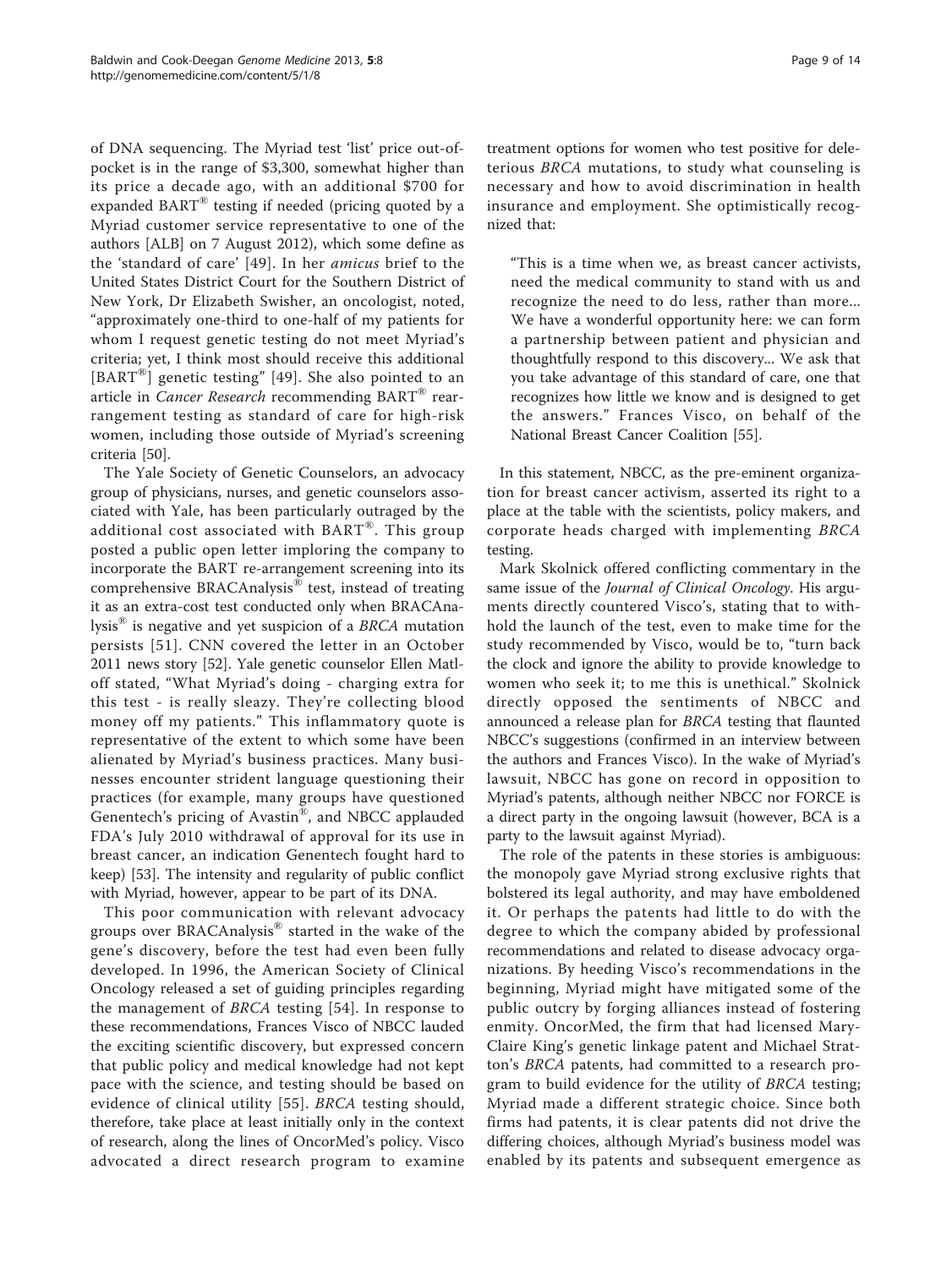sole provider of BRCA testing with OncorMed's demise. It is hard to imagine Myriad could have been as successful in becoming the dominant US testing service, even in clinical research, without its patent rights, so patent exclusivity is a contributing cause. But the fact that other models for deploying patented genetic diagnostics can avoid the controversies associated with BRACAnalysis® shows that business decisions about how to use exclusivity require separate attention in the causal network. Patents were necessary but not sufficient to construct the narrative of villainy associated with Myriad.

Myriad emerged from its patent battles with OncorMed with patent rights to BRCA1/2 and went on to turn a profit, while OncorMed did not survive. OncorMed's strategy may have bred less controversy, but Myriad is the firm that went on to survive as a business. Figure 1 demonstrates this by showing Myriad's revenue stream from 1993 to 2012.

The settlement between the companies may well have been driven by the perceived likely outcomes of patent litigation or the outcome of a patent interference proceeding. Outcomes from the private settlement suggest Myriad had the upper hand. OncorMed failed in its BRCA testing service despite its better relations with health professional organizations and advocacy organizations as a 'good citizen' vowing compliance with health professional standards; Myriad emerged with patent rights but poor relations with organizations representing its customer base of physicians and families at risk of breast and ovarian cancer. It is clear that from 2001 to 2012, Myriad's was the more successful business strategy, mainly because of its patent position.

Myriad's strategy now faces a transition in which ill will could have real business consequences. It faces four challenges: new technology, expiration of patents, possible invalidation of patent claims, and erosion of its proprietary database. As DNA sequencing costs drop, whole-genome and all-exome sequencing is coming into the cost range for sequencing just BRCA1/2. New competitors might sequence not only the two BRCA genes but also find mutations in other genes associated with breast and ovarian cancer [\[56](#page-13-0)] - or all genes - for more or less the same cost at Myriad's two-gene test. Myriad's broadest patents will begin to expire in 2014. The ongoing patent litigation has already invalidated Myriad's broadest patent claims - to methods for detecting mutations in BRCA genes. Its claims on short DNA fragments (for example, claims 5 and 6 of US 5,747, 282) are likely also invalid [\[57](#page-13-0)], and these are among the only claims that would preclude diagnostic testing, other than through PCR methods, which fall under claim 16 of US Patent 5,747,282. Since PCR amplification is unlikely to be a necessary step in future multi-gene sequencing strategies, Myriad's exclusivity in BRCA genetic testing could be undermined by the plummeting cost of multi-gene deep sequencing, all-exome sequencing, and whole-genome sequencing. Depending on the outcome of the pending case, Myriad could end up with only

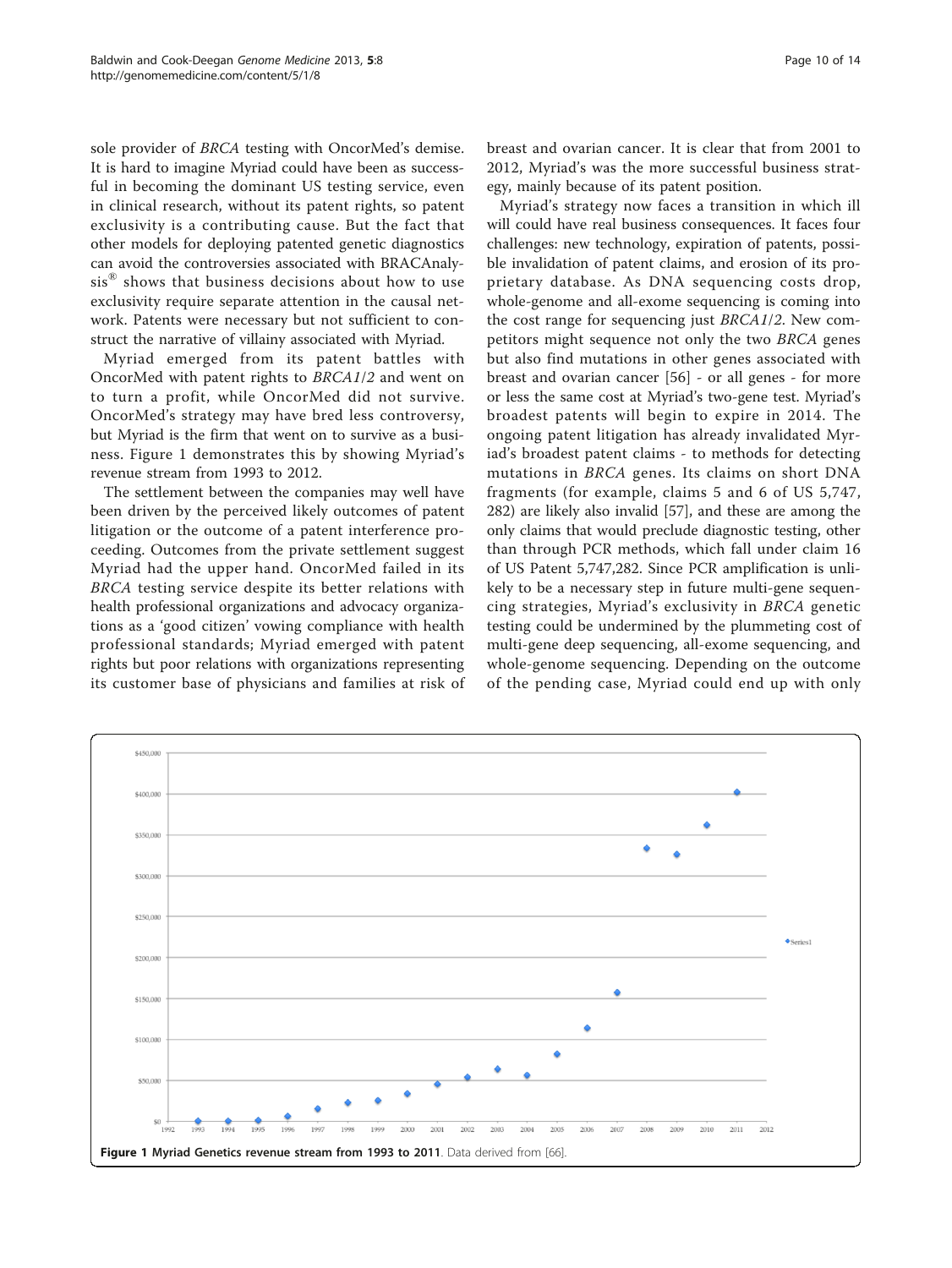patents on specific mutations associated with cancer risk, or with no patents on naturally occurring sequences at all. (Myriad has patents on several specific mutations and methods for detecting them, some extending into at least 2028 [[58\]](#page-13-0).) Even if Myriad's patents are not valid, Myriad does have its proprietary database, but the value of that database will diminish as publicly funded research identifies disease-associated and neutral mutations. Moreover, if payers or health professionals demanded access to data to verify Myriad's determinations of cancer risk as a condition of payment, then Myriad's trade secret might no longer remain secret [[59\]](#page-13-0).

Myriad's 'diagnostic blockbuster' model has proven to be a \$400 million per year business success. It does not follow, however, that it will withstand technological competition, patent expiration and litigation or determined public efforts to improve interpretation of BRCA mutations. In this way, like patented brand-name drugs, Myriad's blockbuster model is vulnerable to introduction of competition with patent expiry or technological competition. OncorMed's strategy might have produced a loyal customer base of those ordering and seeking BRCA testing; if Myriad's customers are only using its services grudgingly, and jump to competitors as soon as they can, then Myriad's business success could be evanescent. Whether Myriad's long-term business success depends on its exclusive patent rights will become more apparent over the next few years.

## Genentech

In contrast to the public image of Myriad's corporate relations with prominent advocacy groups, Genentech has historically been hailed as a strong community partner, and an ally with the NBCC in developing Herceptin® (this alliance has not survived differing positions on Avastin® and drug pricing [[60](#page-13-0)], however, so the alliance was strategic and contingent). Genentech's outreach to advocates after facing determined opposition is particularly instructive.

On 16 August 1995, the San Francisco Weekly ran an article on Genentech, entitled 'As they lay dying: cancer advocates rage at Genentech for withholding an experimental drug' [\[61\]](#page-13-0). This is not the kind of press a biotechnology firm wants in the morning paper. The article told of Marti Nelson, a breast cancer patient and advocate with BCA. Upon suspecting that she might be aided by treatment with Herceptin<sup>®</sup>, then in the early clinical trial stages, she pressed Genentech to provide her the medication on a 'compassionate use' basis. "Genentech refused to give Nelson HER-2/neu [sic]. She died on Nov. 9, 1994." A fellow advocate was quoted in this article, declaring, "How many women have to die on Genentech's doorstep before they do even one compassionate use for HER-2/neu [sic]... We are not going

to let this rest. What Genentech is doing is really ugly." In the months leading up to the publication of that article, BCA had done anything but let it rest.

On 5 December 1994, advocates marched on the Genentech campus, demanding Herceptin® access for compassionate use [\[30\]](#page-13-0). This got the attention of John Curd, Genentech's Immunology and Oncology Clinical Trials director (page 122 in [[30\]](#page-13-0)). Recognizing that he was caught between advocacy that was "not misguided" and the pragmatic corporate need to deny their wishes, he sought the help of Washington-based advocate Frances Visco [\[30\]](#page-13-0). As told in Robert Bazell's book, Her-2, Curd recalls Visco's advice to him: "Fran Visco said to me, 'John. I agree with you intellectually and scientifically. Compassionate use does not make a lot of sense. I'd like to see the data. But this is not an intellectual issue. This is an emotional and political issue. And politically, you have to have a compassionate use program'" [[30](#page-13-0)]. With this collaboration was born a new approach to pharmaceutical development at Genentech: advocates were brought to the table.

In April 1995, advocates from many groups, including NBCC, were invited to help design the phase III trials. This new model of collaboration resulted in a markedly successful trial. Visco noted in retrospect that Genentech was the first pharmaceutical company that agreed to partner with breast cancer advocates, commenting that, "Genentech worked with us on all aspects of the trial, from protocol design, to outreach, to oversight. In particular, the company's agreeing to our request that investigators in specific communities partner with trained activists in facilitating accrual to the trial helped lead to record accrual"[[62\]](#page-13-0). In October of 1999, Genentech was awarded the Corporate Leadership Award for their collaboration with NBCC, holding up this collaboration between advocates and industry as the standard for "a new model of cancer research" [[14\]](#page-12-0).

## Different corporate responses to conflict with advocates

A critical difference between Genentech and Myriad was Genentech's open and systematic cultivation of collaborative and amicable relationships with advocacy groups representing their client base in response to early conflict. Both companies encountered conflict; Genentech made it productive while Myriad persisted with its initial business plan. The populations served by Genentech and Myriad overlapped to a significant extent. Media coverage of both conflicts includes very similar negative language alluding to companies favoring profit over patient access. The narratives differ at the point of resolution: Genentech made a deliberate effort to repair a poor relationship with BCA and turned to NBCC as an active partner, whereas Myriad did little to reconcile with FORCE or NBCC. Myriad has made efforts to create its own advocacy organizations, but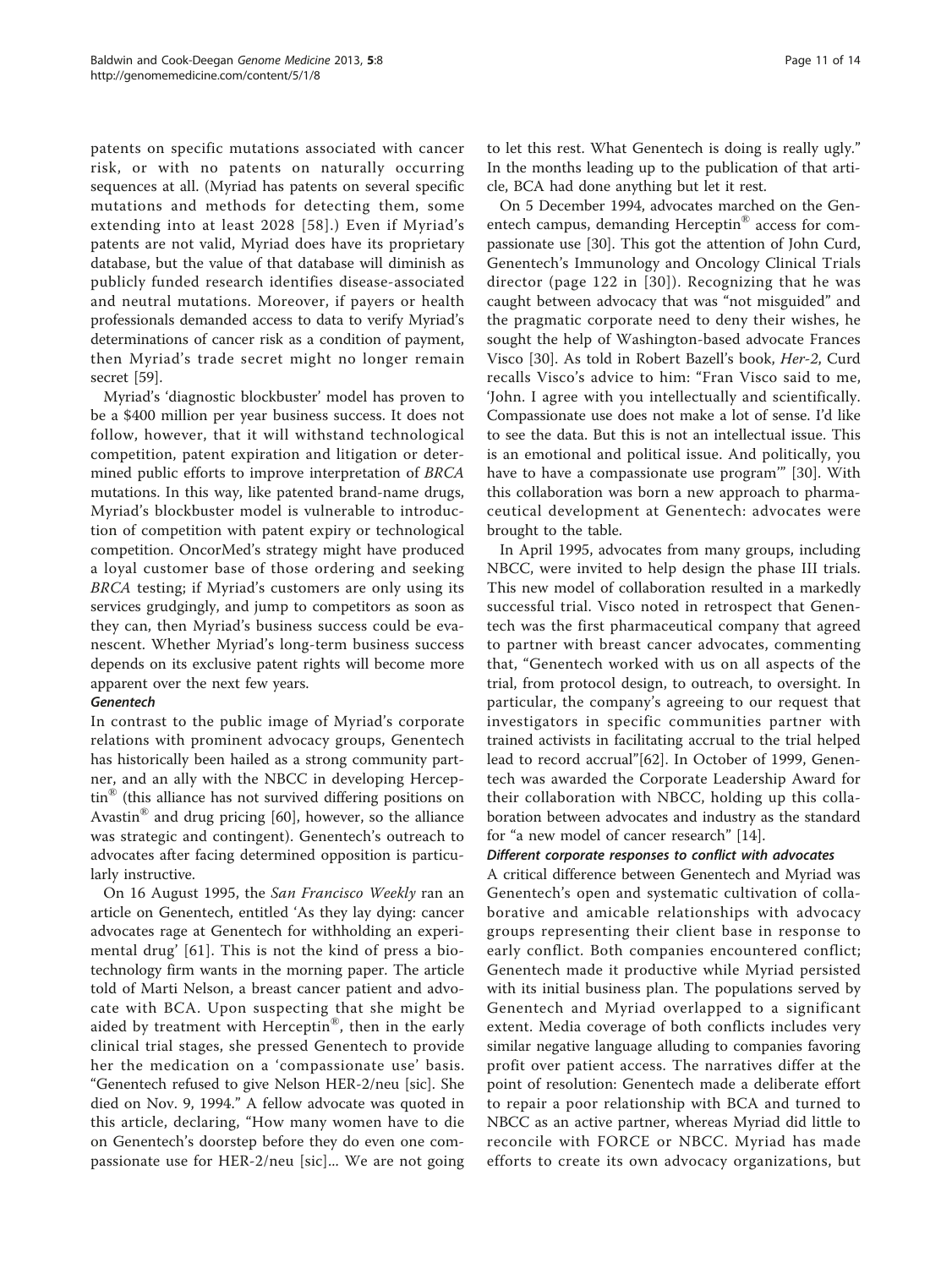these lack credibility precisely because they are corporate-affiliated, rather than collaborations with established, credible, national organizations.

Amicable and meaningful relationships with advocacy organizations dedicated to both patients and clinicians can matter to a company's success. This is not a simple matter; NBCC is not at all happy with Genentech's pursuit of the breast cancer indication for the highly expensive Avastin®. But no organization sued Genentech over its Herceptin® patent, or even over Avastin®. BCA did join the suit against Myriad's patent, and NBCC and FORCE have made statements opposing Myriad's management of its BRCA patents [\[43,63\]](#page-13-0) even if they did not join the plaintiffs in the case.

Genentech was wise, and ultimately more successful, to recognize the detrimental effect of a poor corporate image and the very practical benefit of an engaged constituency that could mobilize clinical research participation. Genentech moved forward with a collaborative approach to clinical trial implementation. Myriad's unapologetic decisions to test outside health professional recommendations and to risk alienating national organizations representing breast cancer advocates is where these stories fundamentally diverge [\[64](#page-13-0)].

Considering that both Genentech and Myriad had patent protection, we can conclude that the attribution of cause and the construction of venal narratives are to some degree misdirected at patents. In health care, company strategy is inherently bound to the consumers that it serves, regardless of patent protection. When the product being sold is so directly related to health and wellbeing, the stakes and standards for benevolent corporate behavior are raised. As Zoe Christopher, a resource liaison for BCA stated in her contribution to the American Civil Liberties Union's Take Back your Genes public campaign, "I take back my genes so that profit will not be at the expense of women's lives" [[65](#page-13-0)]. We speculate that it is primarily Myriad's failure to acknowledge this, not just their patent protection, that has contributed to the problematic escalation of the debate. 'Profits over patients' is a common refrain in health care services, and by no means restricted to BRACAnalysis® or any other particular product; neither is it confined to products and services covered by patents. 'Patents over patients' is a verse of the general 'profit' refrain. It is nonetheless instructive that when Genentech encountered opposition from activists, it recalibrated its strategy for developing Herceptin®; when Myriad encountered similar opposition, it largely ignored it, countered it, or attributed it to misinformation or lack of understanding. What Myriad did not do was change its plan, or even its rhetoric.

#### Summary

Amicus curiae and famous co-discoverer of the DNA double helix James Watson concluded his amicus brief by quoting his own words: "The Human Genome Project... is as precious a body of knowledge as humankind will ever acquire, with a potential to speak to our most basic philosophical questions about human nature, for purposes of good and mischief alike" [[66\]](#page-13-0). In both the scientific and political aftermath of the Human Genome Project, Watson's assertion has largely held true. As the Myriad case highlights, the social, ethical, and legal implications of genomics are continually emerging, even decades after the discovery of DNA. For as much as research has discovered and promises to discover, inexperience abounds and these questions linger: the idealized promise of a simple correlation between genotype and phenotype is gradually being replaced by a more sophisticated understanding of the science and the disciplinary maturity to accept what will perhaps always remain a mystery, the complicated relation between genotype, biology and health. By analogy, this history also suggests a need for sophistication of how the accompanying social narratives of that science come to be constructed. If this mystery exists in the science, surely we can expect the same degree of uncertainty in the ethical and legal ramifications of that science, including the way business strategies are crafted and adjusted (or not).

Several strategic decisions contributed to Myriad's abysmal corporate image. By comparing Myriad's decisions to those of Genentech and OncorMed, it becomes apparent that the story is not just about patents. There are many points of contention, and the full weight of Myriad's controversial business model should not be attributed to patents alone. Arguments about patentable subject matter are playing out between the American Civil Liberties Union and its plaintiffs and Myriad and the defendants in the case before the US Supreme Court, but our purpose here is to stress that the Myriad case is an exceptional one, and not the rule. The legal debate has focused solely on patents, but Myriad was largely sued because of its business model: patents provided a legal scapegoat. While many would agree that Myriad should be held accountable for the practices that patents did indeed allow them to pursue, the legal consequences are ultimately not only aimed at the vehicle driving these practices, but also at the public road this vehicle is utilizing, the patent system. In short, this comparative case study shows it is not only - or even mainly - about the patents.

The risk of a patent-centered narrative is that the crucial nuances of this story will be lost in monomaniacal attention to whether genes can be patented, to the neglect of business practices that are equally to blame.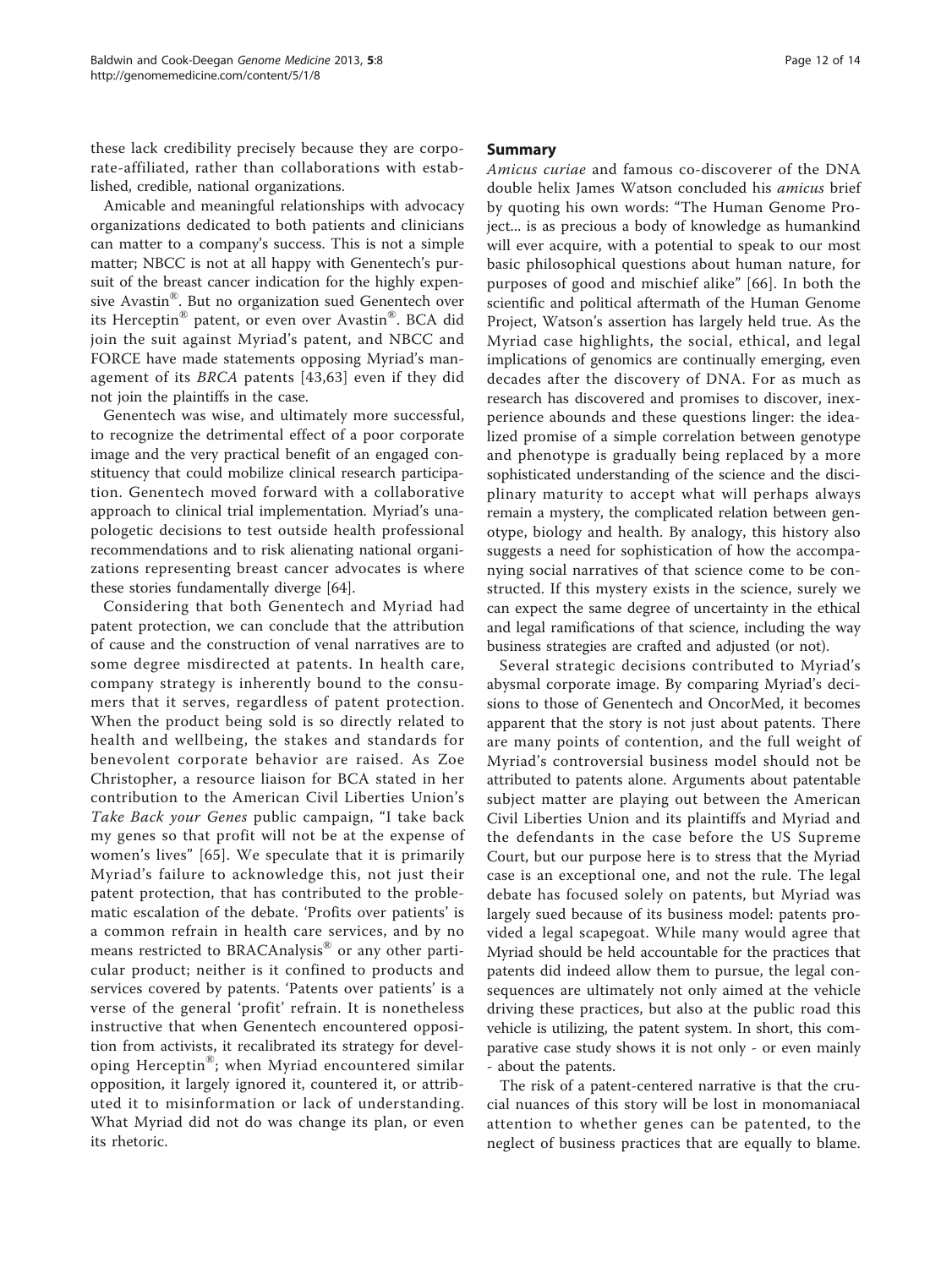<span id="page-12-0"></span>The social issues that have accompanied the vigorous, often acrimonious, debate about gene patents have both legal and moral elements, and that debate will go on, regardless of court decisions in the ongoing BRCA lawsuit.

The public debate has been impoverished in two respects, by assuming: (1) that the cause of the problems underlying the debate are inherently due to patents; and (2) that eliminating gene patents will solve those problems. Patents contribute and enable business practices, but many genes have been patented that did not lead to the same problems. The story of BRCA testing is about business decisions that did indeed rest on enforcing exclusive rights in the US market - but the story is also about failing to include advocacy organizations and disregarding health professional standards. Patents matter, but so do business practices.

#### Abbreviations

BCA: Breast Cancer Action; BIC: Breast Cancer Information Core; CAFC: Court of Appeals for the Federal Circuit; FDA: Food and Drug Administration; FORCE: Facing our Risk of Cancer Empowered; NBCC: National Breast Cancer Coalition; NCI: National Cancer Institute; SEC: Securities and Exchange Commission; USPTO: US Patent and Trademark Office.

#### Authors' contributions

RC-D conceived of the paper, helped to draft and edit the manuscript, and participated in its design. ALB helped to draft and edit the manuscript, and participated in its design. Both authors read and approved the final manuscript.

#### Authors' information

RC-D is research professor and director of Genome, Ethics, Law & Policy, Institute for Genome Sciences & Policy and Sanford School of Public Policy at Duke University, Durham, NC, USA. ALB is a research aide in Genome, Ethics, Law & Policy at Duke University, where she is part of the Center for Public Genomics.

#### Competing interests

LB declares no competing interests. RC-D is on the BMJ list of experts who agree they do not have "any financial support in any form from pharmaceutical or medical device manufacturers during the past five years and that they do not have other affiliations or financial involvements that would present a conflict of interest. A three member board decides whether to accept applicants" [\[67\]](#page-13-0). He accordingly declares no competing interests for this article.

#### Acknowledgements

Research reported in this publication was supported by the National Human Genome Research Institute of the National Institutes of Health under Award Number P50HG003391, and by the Ewing Marion Kauffman Foundation. The content is solely the responsibility of the authors and does not necessarily represent the views of the National Human Genome Research Institute, the National Institutes of Health, or the Kauffman Foundation. This paper resulted from a conference convened by the Institute for Health Law, University of Alberta, at Banff, Alberta, May 2012. We thank Tim Caulfield, Tania Bubela, E. Richard Gold, Julia Carbone and many Canadian colleagues for their insights and hospitality, including views of moose, bears, and bighorn sheep and hikes through the snows of Lake Louise.

#### Received: 8 August 2012 Revised: 19 December 2012 Accepted: 31 January 2013 Published: 31 January 2013

#### References

1. Association for Molecular Pathology v. U.S. Patent and Trademark Office, 702 F. Supp. 2d 181 (S.D.N.Y. 2010).

- 2. Vorhaus JCaD: Pigs Fly: Federal Court Invalidates Myriad's Patent Claims. In The Genomics Law Report. Volume 2012. Edited by: Vorhaus D. Robinson Bradshaw 2010.
- 3. Association for Molecular Pathology v. U.S. Patent and Trademark Office, 653 F.3d 1329 (Fed. Cir. 2011).
- Petition for Writ of Certiorari, Ass'n for Molecular Pathology v. Myriad Genetics, Inc., No. 12-398, (U.S. Sept. 25, 2012).. .
- 5. Docket Files for Association of Molecular Pathology, et al. v. Myriad Genetics Inc., et al.. [[http://www.supremecourt.gov/Search.aspx?FileName=/](http://www.supremecourt.gov/Search.aspx?FileName=/docketfiles/11-725.htm) [docketfiles/11-725.htm](http://www.supremecourt.gov/Search.aspx?FileName=/docketfiles/11-725.htm)].
- 6. Docket Files for the Association of Molecular Pathology et al. v. Myriad Genetics Inc., et al.. [[http://www.supremecourt.gov/Search.aspx?FileName=/](http://www.supremecourt.gov/Search.aspx?FileName=/docketfiles/12-398.htm) [docketfiles/12-398.htm](http://www.supremecourt.gov/Search.aspx?FileName=/docketfiles/12-398.htm)].
- 7. Eisenberg R: [How can you patent genes?.](http://www.ncbi.nlm.nih.gov/pubmed/12784804?dopt=Abstract) American Journal of Bioethics 2002, 2:3-11.
- 8. Parthasarathy S: Building Genetic Medicine: Breast Cancer, Technology, and the Comparative Politics of Healthcare. Cambridge, MA: MIT Press; 2007.
- 9. Gold ER, Carbone J: Myriad Genetics: In the eye of the policy storm. Genetics in medicine: official journal of the American College of Medical Genetics 2010, 12:S39-70.
- 10. Davies K, White M: Breakthrough: the race to find the breast cancer gene. 1996, 310.
- 11. Williams-Jones B: [History of a gene patent: tracing the development and](http://www.ncbi.nlm.nih.gov/pubmed/14748275?dopt=Abstract) [application of commercial BRCA testing.](http://www.ncbi.nlm.nih.gov/pubmed/14748275?dopt=Abstract) Health Law Journal 2002, 10:123-146.
- 12. Caulfield T, Cook-Deegan RM, Kieff FS, Walsh JP: [Evidence and anecdotes:](http://www.ncbi.nlm.nih.gov/pubmed/16964215?dopt=Abstract) [an analysis of human gene patenting controversies.](http://www.ncbi.nlm.nih.gov/pubmed/16964215?dopt=Abstract) Nat Biotechnol 2006, 24:1091-1094.
- 13. Caulfield T, Bubela T, Murdoch CJ: [Myriad and the mass media: the](http://www.ncbi.nlm.nih.gov/pubmed/18091435?dopt=Abstract) [covering of a gene patent controversy.](http://www.ncbi.nlm.nih.gov/pubmed/18091435?dopt=Abstract) Genet Med 2007, 9:850-855.
- 14. Genentech and Chairman/CEO Levinson to Receive National Breast Cancer Coalition's Corporate Leadership Award.. [\[http://www.gene.com/](http://www.gene.com/gene/news/press-releases/display.do?method=detail&id=4890) [gene/news/press-releases/display.do?method=detail&id=4890](http://www.gene.com/gene/news/press-releases/display.do?method=detail&id=4890)].
- 15. Gusella JF, Wexler NS, Conneally PM, Naylor SL, Anderson MA, Tanzi RE, Watkins PC, Ottina K, Wallace MR, Sakaguchi AY, et al: [A polymorphic DNA](http://www.ncbi.nlm.nih.gov/pubmed/6316146?dopt=Abstract) [marker genetically linked to Huntington](http://www.ncbi.nlm.nih.gov/pubmed/6316146?dopt=Abstract)'s disease. Nature 1983, 306:234-238.
- 16. Stephens JC, Mador ML, Cavanaugh ML, Gradie MI, Kidd KK: [Mapping the](http://www.ncbi.nlm.nih.gov/pubmed/2218527?dopt=Abstract) [Human Genome: Current Status.](http://www.ncbi.nlm.nih.gov/pubmed/2218527?dopt=Abstract) Science 1990, 250:237-244.
- 17. Roberts L: [The rush to publish.](http://www.ncbi.nlm.nih.gov/pubmed/1898994?dopt=Abstract) Science 1991, 251:260-263.
- 18. Wooster R, Neuhausen SL, Mangion J, Quirk Y, Ford D, Collins N, Nguyen K, Seal S, Tran T, Averill D, et al: [Localization of a breast cancer susceptibility](http://www.ncbi.nlm.nih.gov/pubmed/8091231?dopt=Abstract) [gene, BRCA2, to chromosome 13q12-13.](http://www.ncbi.nlm.nih.gov/pubmed/8091231?dopt=Abstract) Science 1994, 265:2088-2090.
- 19. Wooster R, Bignell G, Lancaster J, Swift S, Seal S, Mangion J, Collins N, Gregory S, Gumbs C, Micklem G: [Identification of the breast cancer](http://www.ncbi.nlm.nih.gov/pubmed/8524414?dopt=Abstract) [susceptibility gene BRCA2.](http://www.ncbi.nlm.nih.gov/pubmed/8524414?dopt=Abstract) Nature 1995, 378:789-792.
- 20. Tavtigian SV, Simard J, Rommens J, Couch F, Shattuck-Eidens D, Neuhausen S, Merajver S, Thorlacius S, Offit K, Stoppa-Lyonnet D, et al: [The](http://www.ncbi.nlm.nih.gov/pubmed/8589730?dopt=Abstract) [complete BRCA2 gene and mutations in chromosome 13q-linked](http://www.ncbi.nlm.nih.gov/pubmed/8589730?dopt=Abstract) [kindreds.](http://www.ncbi.nlm.nih.gov/pubmed/8589730?dopt=Abstract) Nature genetics 1996, 12:333-337.
- 21. Tavtigian et al. Chromosome 13-Linked Breast Cancer Susceptibility Gene. US Patent 6,033,857. Filed March 20, 1998 and issued March 7, 2000.
- 22. A. Futreal et al. Materials and methods relating to the identification and sequencing of the BRCA2 cancer susceptibility gene and uses thereof. US Patent 6,045,997. Filed November 25, 1996 and issued April 4, 2000.
- 23. D. Shattuck-Eidens, et al. Linked Breast and Ovarian Cancer Susceptibility Gene. US Patent 5,693,473. Filed June 7, 1995 and issued December 2, 1997.. , In.
- 24. Cook-Deegan R, DeRienzo C, Carbone J, Chandrasekharan S, Heaney C, Conover C: [Impact of gene patents and licensing practices on access to](http://www.ncbi.nlm.nih.gov/pubmed/20393305?dopt=Abstract) [genetic testing for inherited susceptibility to cancer: comparing breast](http://www.ncbi.nlm.nih.gov/pubmed/20393305?dopt=Abstract) [and ovarian cancers with colon cancers.](http://www.ncbi.nlm.nih.gov/pubmed/20393305?dopt=Abstract) Genet Med 2010, 12:S15-38.
- 25. BRACAnalysis.. [\[http://www.bracnow.com/\]](http://www.bracnow.com/).
- 26. Fisher B, Costantino JP, Wickerham DL, Redmond CK, Kavanah M, Cronin WM, Vogel V, Robidoux A, Dimitrov N, Atkins J, et al: [Tamoxifen for](http://www.ncbi.nlm.nih.gov/pubmed/9747868?dopt=Abstract) [prevention of breast cancer: report of the National Surgical Adjuvant](http://www.ncbi.nlm.nih.gov/pubmed/9747868?dopt=Abstract) [Breast and Bowel Project P-1 Study.](http://www.ncbi.nlm.nih.gov/pubmed/9747868?dopt=Abstract) Journal of the National Cancer Institute 1998, 90:1371-1388.
- 27. Kauff ND, Satagopan JM, Robson ME, Scheuer L, Hensley M, Hudis CA, Ellis NA, Boyd J, Borgen PI, Barakat RR, et al: [Risk-reducing salpingo-](http://www.ncbi.nlm.nih.gov/pubmed/12023992?dopt=Abstract)